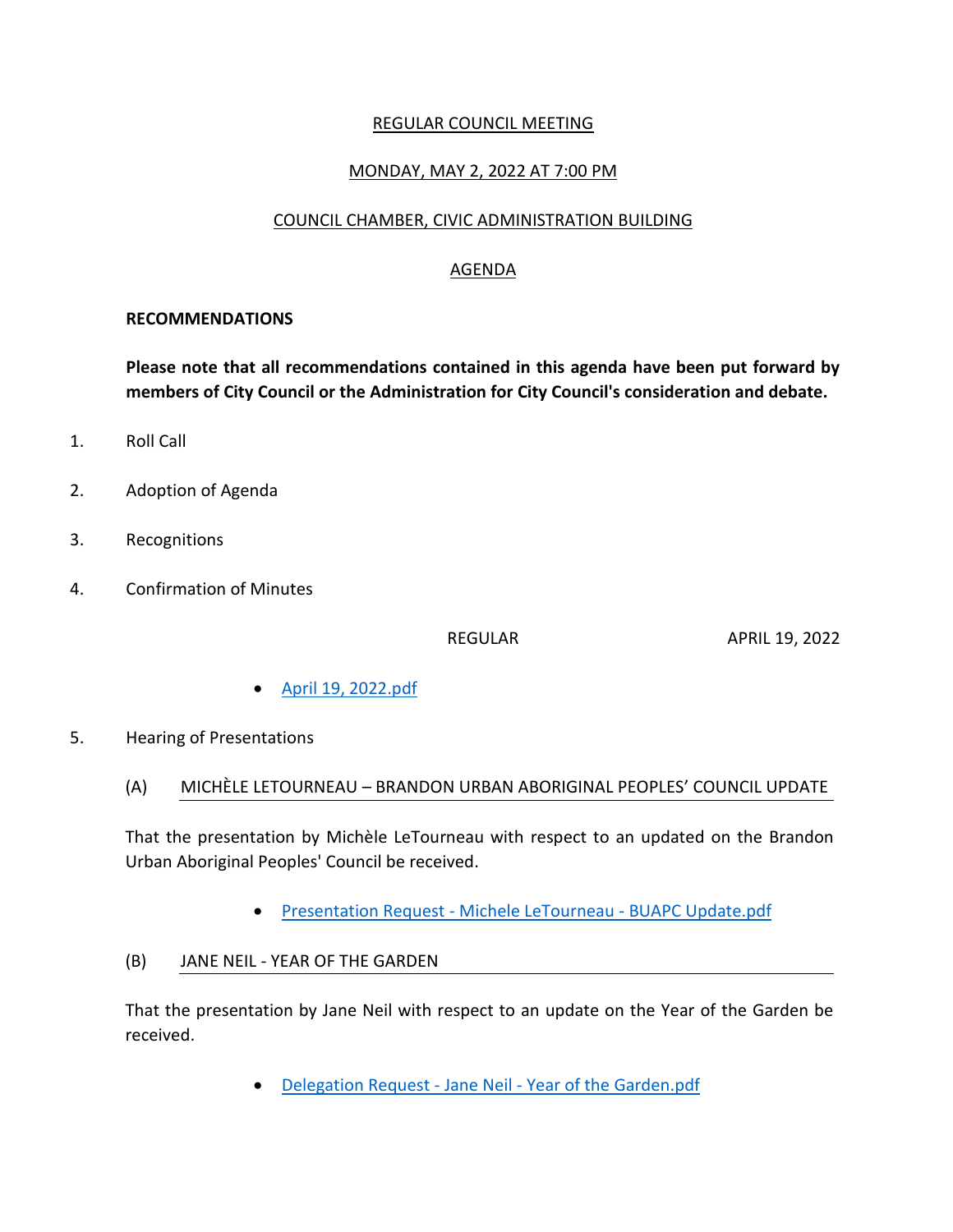6. Community Comments/Feedback

The public is invited to come forward to the podium to ask questions on any item appearing on the agenda for this evening's meeting. A total of 15 minutes will be allowed for this question period.

- 7. Hearing of Delegations
- 8. Public Hearing
- 9. Communications & Petitions
- 10. Committee Reports

| (A)       | BRANDON DOWNTOWN DEVELOPMENT CORPORATION | <b>VERBAL</b> | MAY 2, 2022 |
|-----------|------------------------------------------|---------------|-------------|
|           |                                          |               |             |
| (B)       | POVERTY COMMITTEE<br>VERBAL              |               | MAY 2 2022  |
|           |                                          |               |             |
| (C)       | WESTERN MANITOBA CENTENNEAL AUDITORIUM   | <b>VERBAL</b> | MAY 2, 2022 |
|           |                                          |               |             |
| (D)       | DOWNTOWN WELLNESS & SAFETY TASK FORCE    | <b>VERBAL</b> | MAY 2, 2022 |
|           |                                          |               |             |
| Enquiries |                                          |               |             |

12. Announcements

11.

### 13. General Business

(A) APPLICATION TO SUBDIVIDE 1307 – 18TH STREET NORTH

That the application to subdivide 1307 – 18th Street North (Lot 1, Plan 23049 BLTO) to create one (1) parcel in the CAR Commercial Arterial Zone be approved, subject to the owner or successor entering into a development agreement with the City of Brandon with the following conditions: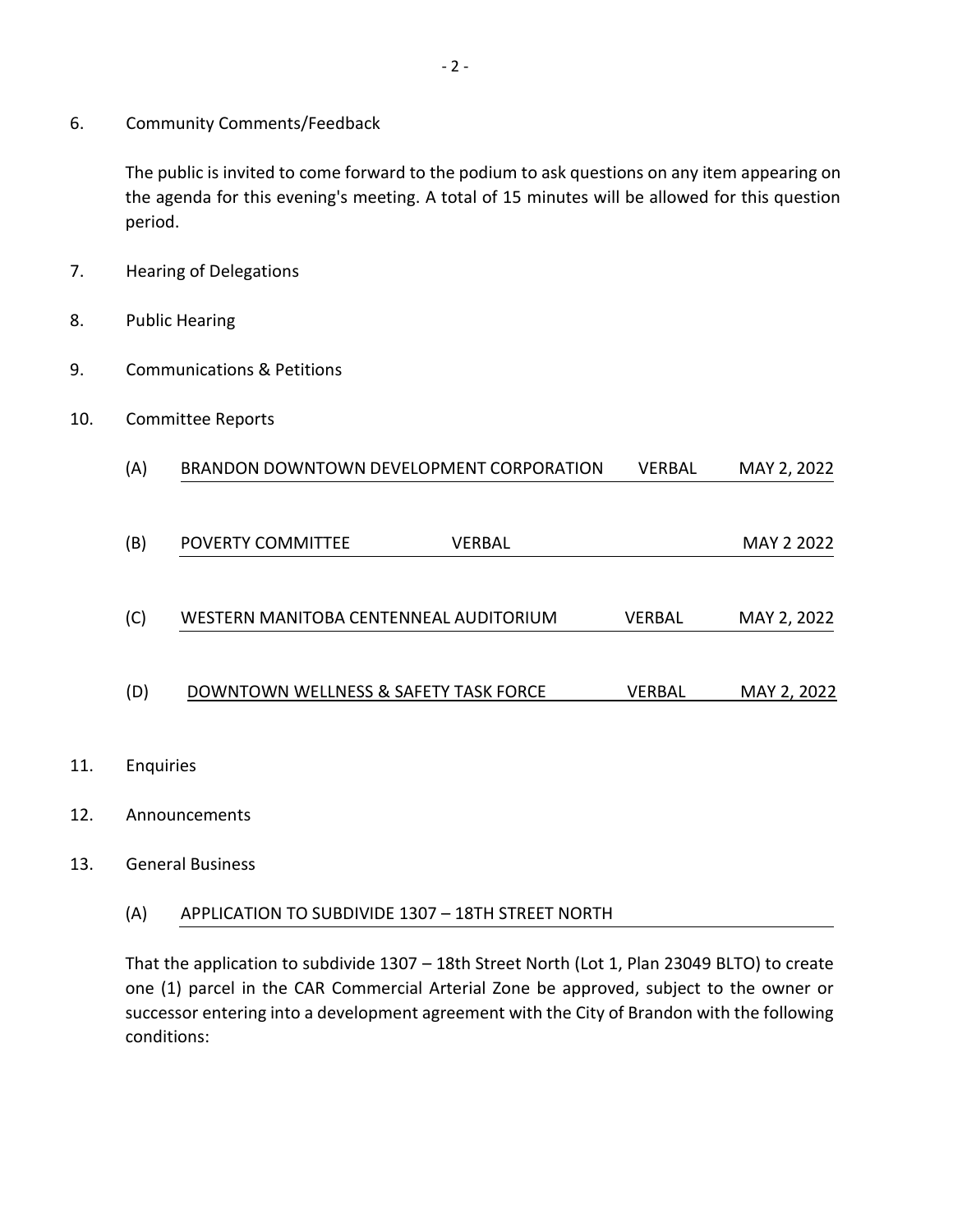- 1. The Developer agrees to construct a commercial building on the lands in general consistency the intensity of use as shown on the site plan attached as Schedule B-4.
- 2. The Developer agrees to, within one year from the date of execution of the Development Agreement, apply for and register a Plan of Subdivision for the residual lands (Lot 2), as per Schedule A, which will include the dedication of a public road for the future extension of Quail Ridge Drive to Mockingbird Drive to the north.
- 3. The Developer agrees that, should they fail to apply for and complete the Plan of Subdivision within one year, the City shall apply for and register a Plan of Public Road Opening for the Quail Ridge Drive extension at no cost to the City. The Developer further agrees to provide authorization to the City to act on their behalf as land owner for all aspects of the public road opening process. The City reserves the option to alter the road design as per the alignment and conceptual design as approved in the Braecrest Functional Design, attached as Schedule B-9, within the limits of the road plan right-ofway.
- 4. The Developer agrees, upon application of the Plan of Subdivision for the residual lands (Lot 2), to enter into a further development agreement that will outline all terms and conditions of development for the residual lands (Lot 2).
- 5. The Developer agrees that, should an alternative Quail Ridge Drive extension alignment be proposed from the alignment attached as Schedule B-9, the alternative alignment must include a minimum road right-of-way width of 20m. The Developer further agrees to design and construct the public road and all associated infrastructure as required by the City of Brandon. Such design will be subject to the review and acceptance of the City Engineer.
- 6. The Developer agrees to complete all community consultation for any alternative road alignment, and submit a consultation report to the City prior to the public hearing being scheduled.
- 7. The Developer agrees to provide the City a deposit of ten thousand dollars (\$10,000.00), which will be held in a reserve account, to cover the cost of any future Plan of Public Road Opening should the City need to initiate the process. Should the Developer successfully complete the Plan of Subdivision as required by this Development Agreement, the City will refund the deposit of ten thousand dollars (\$10,000.00) back to the Developer at the time of execution of the Development Agreement for the residual lands (Lot 2). The refunded deposit will not include any interest that may have accrued.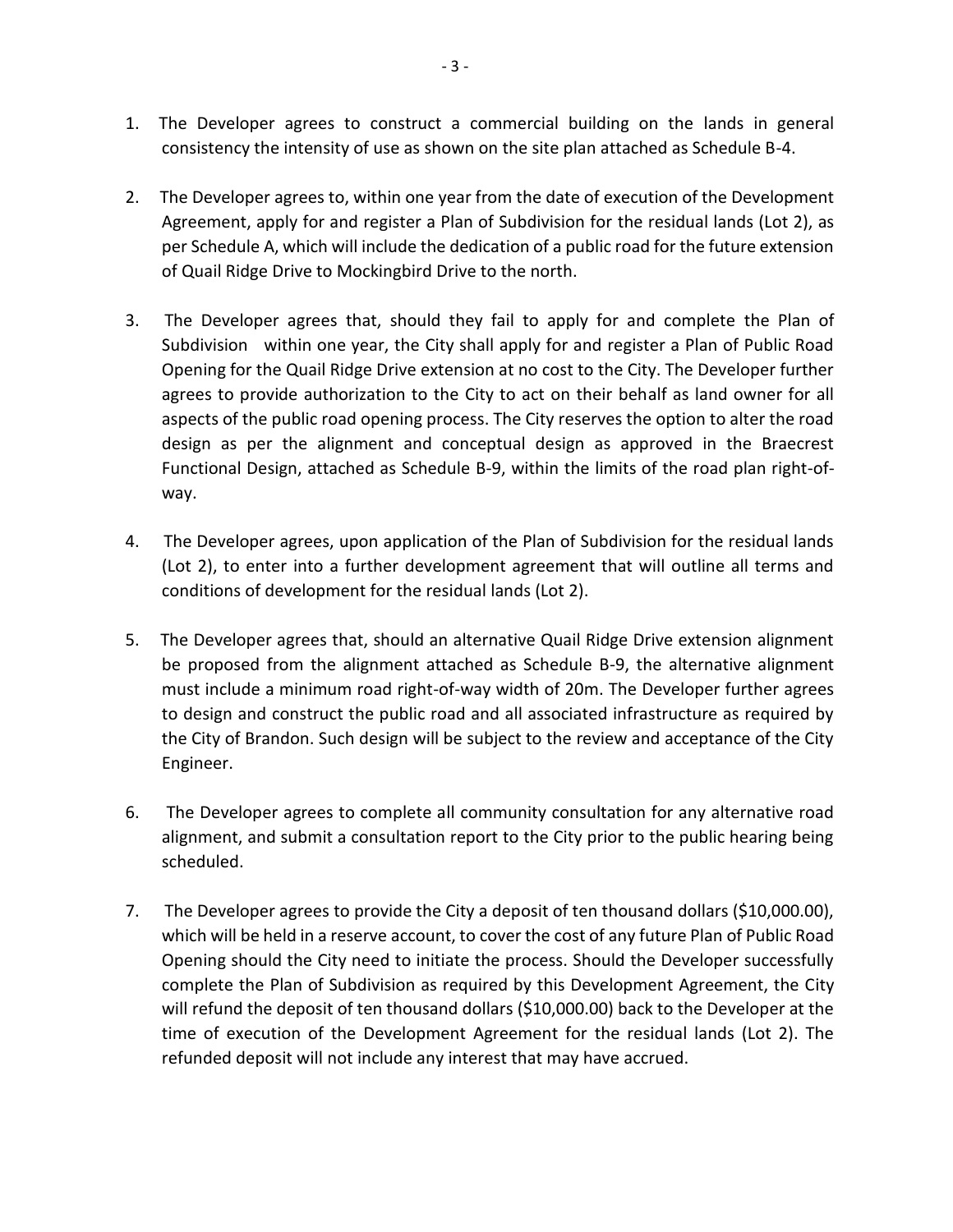- 8. The Developer agrees that no development and/or building permits will be issued for the residual lands (Lot 2) until such time as the extension of Quail Ridge Drive to Mockingbird Drive to the north has been successfully registered with Teranet Manitoba to legally open the public road.
- 9. The Developer agrees to pay development charges in the amount of \$129,349.35 for 1.924 hectares of net developable land. At the time of the building permit(s) for the residual lands (Lot 2), development charges charged at the time of building permit will be reduced by an amount equaling the total land dedicated for the public road extension, as determined by the Plan of Subdivision/Public Road Opening and for municipal drainage, as determined by the Plan of Subdivision and/or Drainage Easement. Such reductions will be calculated at the same charge rate used to determine the initial development charge contribution.
- 10. The Developer agrees to accommodate existing overland drainage runoff from the Mockingbird Drive right-of-way. Should it be determined through detailed design that drainage from Mockingbird Drive into Lot 1 must remain permanently, the Developer agrees to enter into a drainage easement with the City in accordance with the accepted grading and drainage plan.
- 11. The Developer agrees to disconnect all existing servicing within the residual lands (Lot 2) as per the Water and Wastewater By-law.
- 12. The Developer agrees to decommission all private wastewater collection systems, within both Lots 1 & 2, as per provincial regulations including but not exclusive to the Onsite Wastewater Management Systems Regulation.
- 13. The Developer agrees to provide written confirmation from Manitoba Infrastructure that drainage has been approved. The Developer is further required to provide Manitoba Infrastructure with the sufficient information to ensure drainage from this development would not adversely affect the provincial highway system. All costs of the associated study and any revisions to the highway drainage system directly associated with this proposed development will be the financial responsibility of the developer.
- 14. The Developer agrees to provide written confirmation that necessary arrangements have been made for postal service and that the pick-up/drop-off location of the community mail box has been determined between the Developer and Canada Post, to the approval of Canada Post.
	- [Application to Subdivide 1307 -](https://paperlesscouncil.brandon.ca/attachments/A_2022/GEN_OKOYJYPWAJSPEOUDKNIKZHUXGBNJDEOTIDJESACNUWVJGCWHTCE_Application%20to%20Subdivide%201307%20-%2018th%20Street%20North.pdf) 18th Street North.pdf